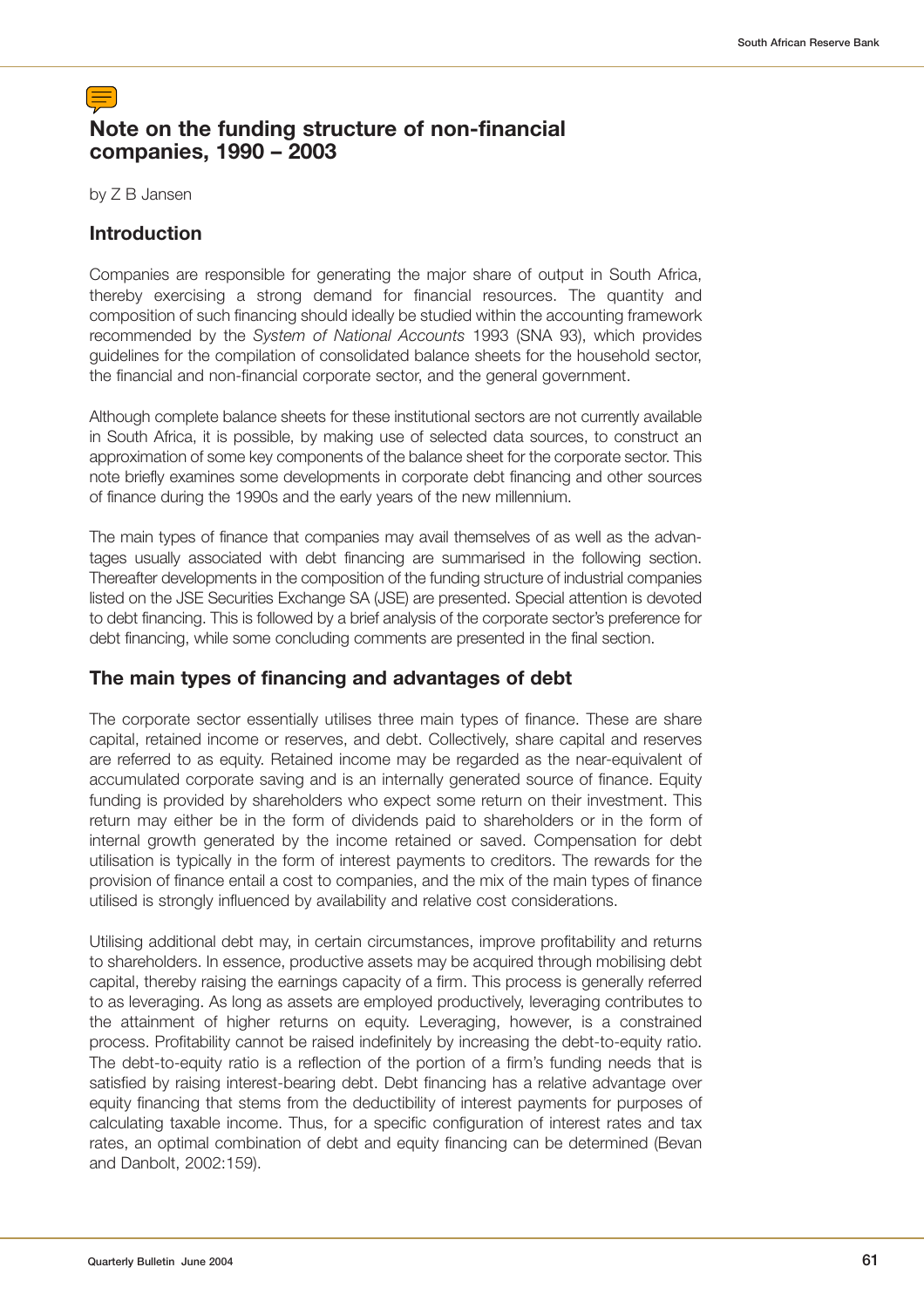### **Changes in the composition of the funding structure of non-financial companies**

McGregor BFA developed an information system containing standardised financial information about companies listed on the JSE. Most non-financial companies are classified together under the heading "industrial companies", encompassing companies in the manufacturing, construction, retail-trade and telecommunications subsectors of the economy. The comprehensiveness of this dataset makes the information adequately representative of the characteristics of the entire non-financial corporate sector of the South African economy and is useful for analysing changes over time in capital structures.

The funding structure of industrial companies for the period 1990 – 2003 is summarised in Table 1. The various sources of funding are expressed as percentages of total funding. Some developments in the more important liability components are highlighted in the paragraphs below.

| Year          | share<br>capital | Ordinary Non-dis- Distribu-<br>tributable<br>reserves | table<br>reserves | Other<br>equity* | Interest-<br>bearing<br>debt | Trade<br>creditors | Other<br>current<br>liabilities | Total      |
|---------------|------------------|-------------------------------------------------------|-------------------|------------------|------------------------------|--------------------|---------------------------------|------------|
| 1990<br>1991  | 4,4<br>4,2       | 15.0<br>12,6                                          | 24.1<br>27,4      | 10.7<br>10,0     | 19.1<br>20,2                 | 22.1<br>21,7       | 4.6<br>3,9                      | 100<br>100 |
| 1992          | 3,8              | 14,4                                                  | 24,7              | 11.0             | 20.9                         | 21,6               | 3,6                             | 100        |
| 1993          | 3,5              | 14,3                                                  | 25,1              | 10.9             | 20.8                         | 21.8               | 3,6                             | 100        |
| 1994          | 3,6              | 15,9                                                  | 25,5              | 8,1              | 20,7                         | 22,5               | 3,7                             | 100        |
| 1995          | 3,4              | 16.8                                                  | 24.6              | 8,5              | 19.8                         | 23.4               | 3,5                             | 100        |
| 1996          | 3,1              | 17.9                                                  | 24.0              | 8,2              | 19.6                         | 23.4               | 3,8                             | 100        |
| 1997          | 2,9              | 19.3                                                  | 25.3              | 8,4              | 18.7                         | 22,2               | 3,2                             | 100        |
| 1998          | 3,8              | 19,4                                                  | 23,0              | 5,4              | 25,4                         | 20,3               | 2,7                             | 100        |
| 1999          | 3,5              | 18,2                                                  | 20,9              | 5,5              | 28,6                         | 21,1               | 2,2                             | 100        |
| 2000          | 3,4              | 16.1                                                  | 25.1              | 4.4              | 28.4                         | 20.6               | 2,0                             | 100        |
| 2001          | 3,2              | 16,7                                                  | 24,2              | 7,3              | 26,6                         | 19.7               | 2,3                             | 100        |
| 2002          | 3,5              | 15,4                                                  | 26,3              | 5,6              | 26.5                         | 20.2               | 2,5                             | 100        |
| 2003          | 3,6              | 18.6                                                  | 25.2              | 2,9              | 25.6                         | 21,1               | 3,0                             | 100        |
| Averages      |                  |                                                       |                   |                  |                              |                    |                                 |            |
| $1990 - 1994$ | 3.9              | 14,4                                                  | 25,4              | 10,1             | 20,3                         | 21,9               | 4,0                             | 100        |
| $1995 - 1999$ | 3,3              | 18.3                                                  | 23,6              | 7,2              | 22.4                         | 22.1               | 3,1                             | 100        |
| $2000 - 2003$ | 3,4              | 16,7                                                  | 25,2              | 5,1              | 26.8                         | 20,4               | 2,4                             | 100        |

#### **Table 1 The funding structure of industrial companies listed on the JSE Securities Exchange SA as a percentage of total funding**

For example, preference shares

Source: McGregor BFA

As equity issuance in the form of ordinary share capital is believed to be an easily accessible source of finance for listed companies, ordinary share capital as a percentage of total funding represents a surprisingly small portion of funding. It has declined steadily from 4,4 per cent in 1990 to about 3 per cent in 1996 and 1997. Subsequently, indications of an upward trend emerged. The average earnings-price ratio of industrial companies as calculated by the South African Reserve Bank (i.e. the inverse of the price-earnings ratio), which is generally regarded as an indicator of the cost of share capital, has increased steadily since 1994 from a low of less than 6 per cent to 9 per cent in 2003 (see Graph 1). However, relative to the cost of borrowed funds, the cost of ordinary share capital remained comparatively low during the five-year period from 1994 to 1998, creating favourable circumstances for increasing the relative importance of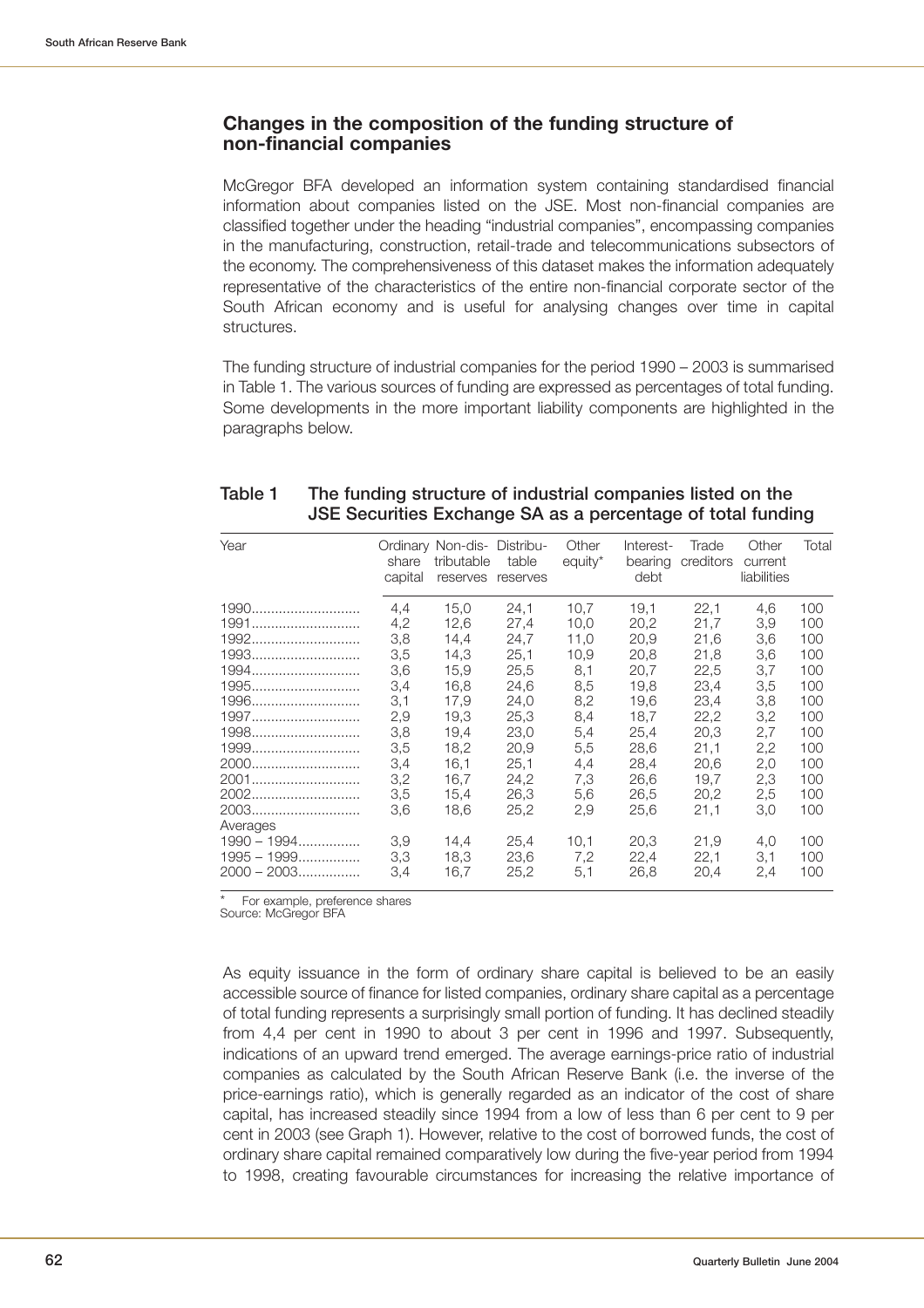ordinary share capital (see Graph 2). Evidence of this expected increase emerged when ordinary share capital as a percentage of corporate funding moved from about 3 per cent in 1997 to about 4 per cent in 1998 but faltered again towards 2001, mostly on account of debt substitution. This was subsequently followed by a slight increase in the relative contribution of this type of funding since 2001, supported by the stabilisation of its cost relative to the cost of borrowed funds during 2002 and 2003.



#### Graph 1 The earnings-price ratio of shares of industrial companies





Distributable reserves or internally generated funding represents, on average, the largest portion of total funding. As a portion of total funding, distributable reserves has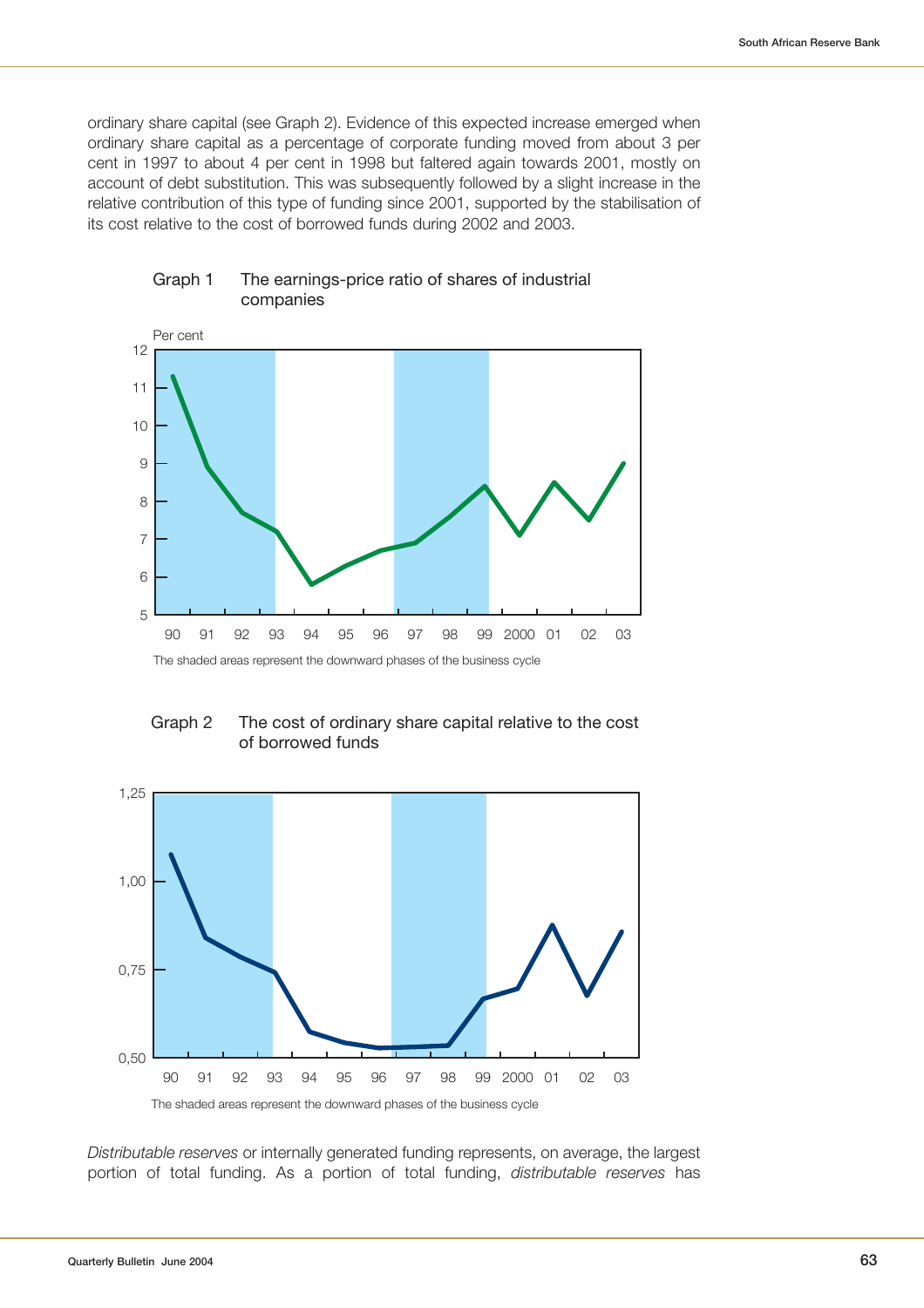fluctuated around 25 per cent since 1990, experiencing an abrupt deterioration around 1998 and 1999 when the financial crisis in Southeast Asia left its mark on the South African economy, but recovered thereafter (see Graph 3).

Interest-bearing debt represents the second largest portion of total funding. A steep increase occurred around 1998 in the relative importance of this kind of funding, partly related to the significantly higher interest rates and concurrent decline in sales volumes experienced by many companies, which temporarily forced them to incur more debt. This ratio receded into 2000 and beyond as financial conditions eased (see Graph 3).



Graph 3 Interest-bearing debt and distributable reserves relative to total funding

Interest-bearing debt tends to increase relative to total funding during periods of economic downswings. During recovery phases of the business cycle, profitability is usually bolstered by heightened economic activity and companies may be inclined to utilise less debt relative to internally generated funds. Interest-bearing debt may be seen as a substitute (though not perfect) for distributable reserves, especially during periods where aggregate income growth slows down. For example, distributable reserves as a percentage of total corporate funding declined sharply in 1998 and 1999, while the proportion of interest-bearing debt rose strongly. During this period, corporate profitability came under severe stress when, following the depreciation of the rand in 1998, the revaluation losses on foreign-currency denominated debt were written off against corporate profits. The sharp rise in the contribution of interest-bearing debt to total funding was also echoed in a strong rise in credit extended by the monetary sector to the corporate sector during 1998, and by a sharp increase in the ratio of such credit extension to gross domestic product.

Currently, trade creditors constitutes the third largest source of funding and differs from interest-bearing debt in two important ways. Firstly, it is normally seen as an interest or cost-free source of finance. Secondly, it represents a spontaneous source of finance as it arises from everyday business operations. For example, if sales and consequently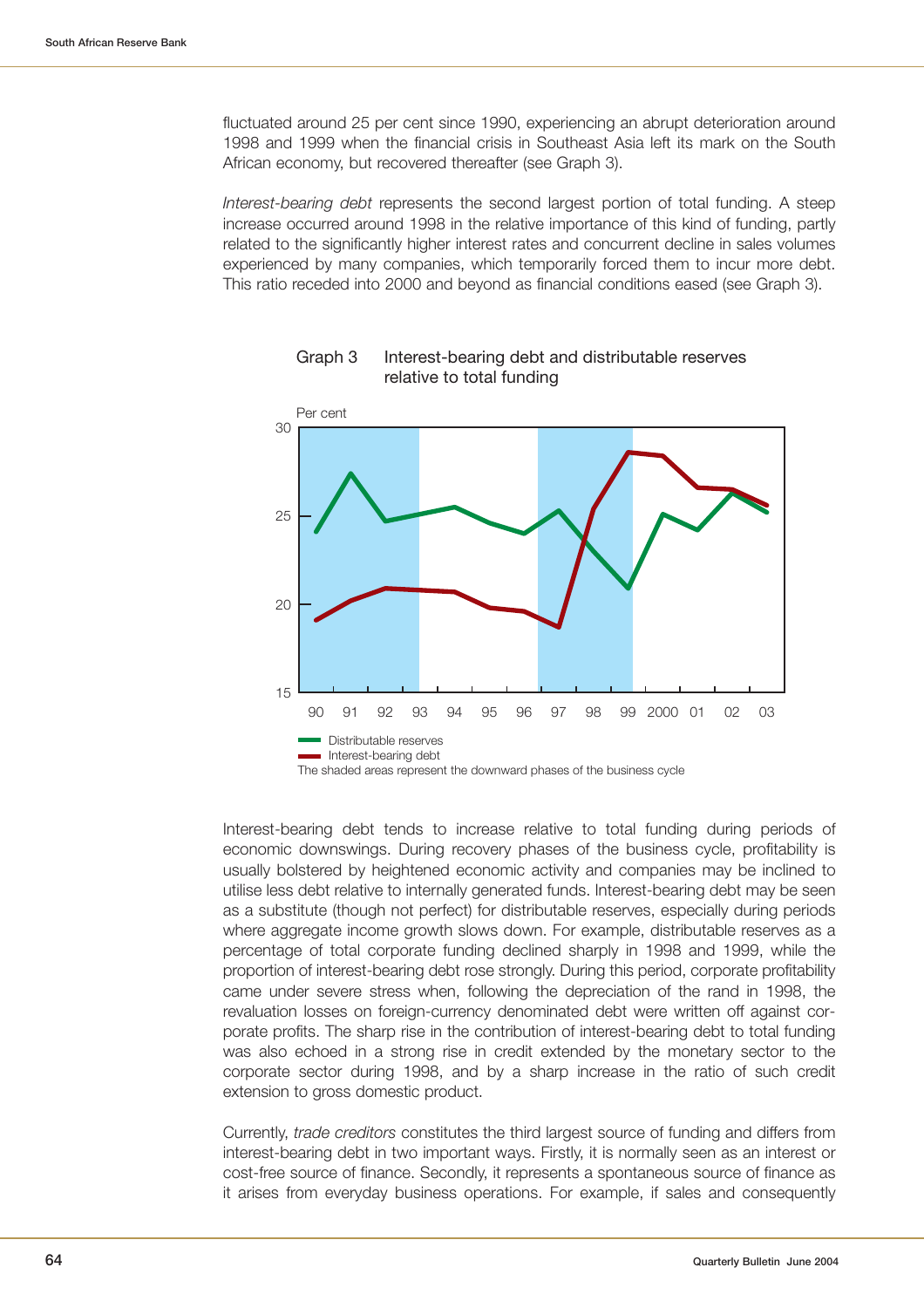purchases were to double on account of an improvement in demand conditions, the amount owed to trade creditors is also likely to double. As such, this type of finance reflects an element of cyclicality (see Graph 4).





Calculations of the duration of the average settlement period of trade creditors during the working capital cycle indicate that the duration increased steadily from 1,74 months in 1989 to a high of 2,43 months in 1999, reflecting the tight financial conditions of 1998 and 1999, but receded during the period 2000 – 2003. This increase in the average settlement period had a supporting effect on corporate profitability since the need for other interest-bearing debt was minimised.

#### **Debt financing and the real cost of debt**

The real cost of debt is essentially determined by the interplay of three variables, namely the nominal cost of debt, the corporate tax rate and the inflation rate. This interrelationship is summarised in the following algebraic expression:

 $K_{\text{dr}}$  =  $\frac{(1 + (K_{\text{dn}}(1-T)))}{1 + R}$  -1, where  $K_{\text{dr}} = \text{real after-tax cost of debt};$  $K_{\text{dn}}$  = nominal cost of debt or interest rate;  $R = inflation rate$ ; and  $T =$  the corporate tax rate.

Using the prime overdraft rate as an approximation of the nominal cost of debt and changes in the consumer price index to represent inflation, estimates of  $K_{\text{dr}}$  can be obtained.

As shown in Graph 5, the estimated real after-tax cost of debt finance was less than zero until 1992. From 1993 to 1999 the real cost of debt was consistently positive and generally rising. Though still maintaining a positive value, the real after-tax cost of debt